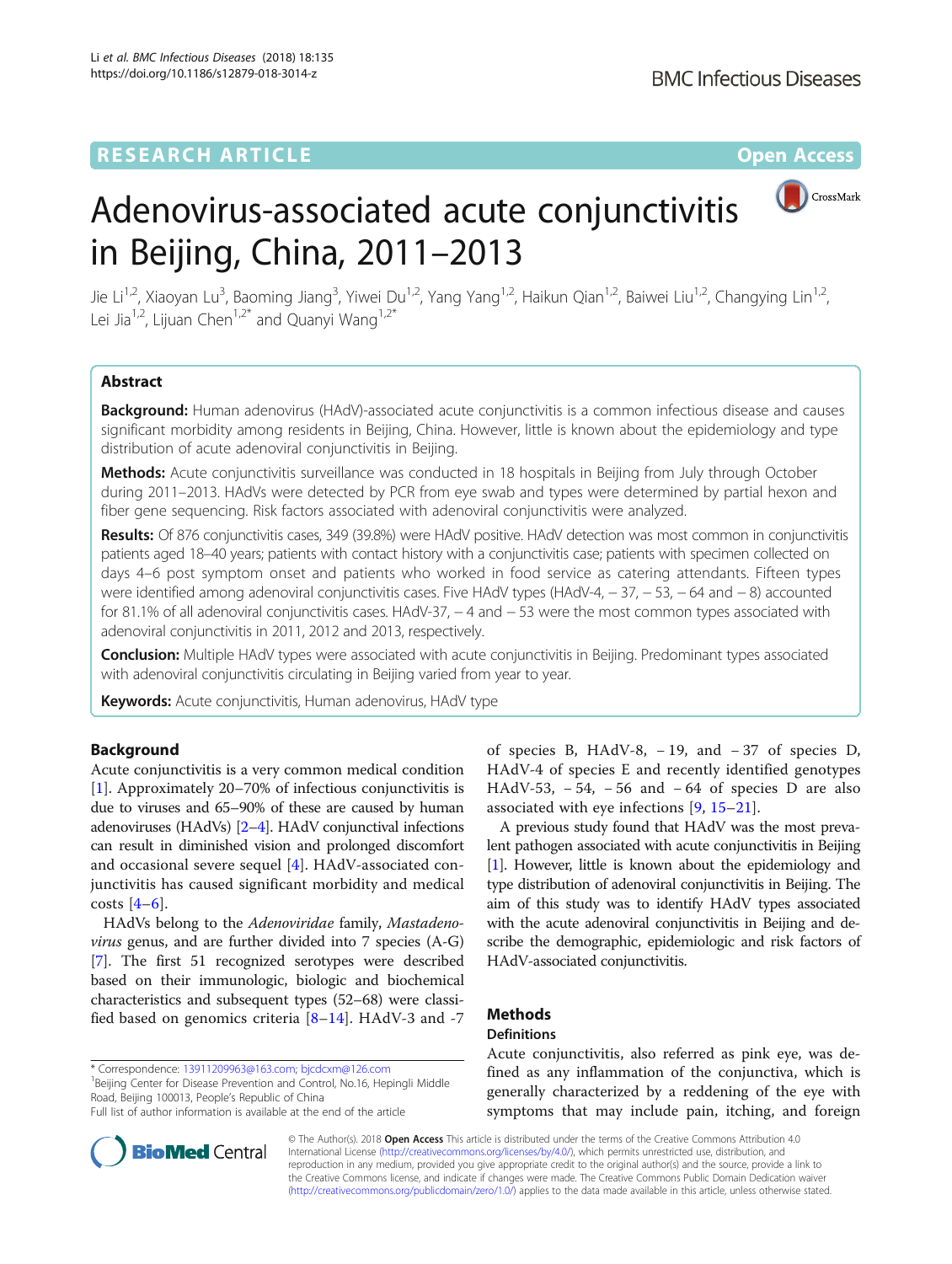body sensation accompanied by tearing or discharge [\[4](#page-6-0)]. Contact history was defined that a case lived, worked or studied with a conjunctivitis case or had close contact with a conjunctivitis case during the 14 days before the onset of acute conjunctivitis [\[7](#page-6-0)].

## Sample and data collection

From July to October during 2011–2013, a total of 18 hospitals out of 113 tertiary hospitals and 155 secondary hospitals from 18 districts in Beijing were selected to participate in the acute conjunctivitis surveillance program which was designed and managed by Beijing Center for Disease Control and Prevention (CDC). The 18 hospitals are either the largest or have the most patient visits in the area. Each month, the first 5 outpatients with acute conjunctivitis diagnosed by ophthalmologists from each surveillance hospital were invited to participate in this study. The median number of clinically diagnosed acute conjunctivitis cases at enrolled hospitals in July, August, September and October was 25.0 (IQR: 18.3–65.0), 27.5 (IQR: 15.8–61.8), 25.5 (IQR: 9–49.5) and 19.5 (IQR: 10– 39.8), respectively. Questionnaires were designed and used by trained personnel at each site to collect demographic information, clinical information and epidemiological information. Informed consent was obtained from all participants or their guardians according to the study protocol. Eye swab samples were collected in minimum essential media (MEM) and stored at 4 °C until transfer to Beijing CDC for laboratory test.

## Sample processing

Total nucleic acid was extracted from 200 μl of sample using a MagNA Pure LC 2.0 nucleic extraction system (Roche Diagnostics Ltd. Rotkreuz Switzerland) with the MagNA Pure LC Total Nucleic Acid Isolation Kit-Large Volume following the manufacturer's instructions.

## HAdV detection and identification

HAdV detection was performed by PCR assay using HotStar Taq Master Mix Kit (Qiagen GmbH, Hilden, Germany) with previously published primers [[22\]](#page-6-0). HAdV positive specimens were also tested for herpes simplex virus (HSV), Chlamydiatrachomatis (Chlamydia), and the enteroviruses, Coxsackie A24 variant (CoxA24v) and enterovirus type 70 (EVA70) using previously described methods [\[22,](#page-6-0) [23](#page-6-0)]. For typing, HAdV hexon gene hypervariable regions 1–6 (HVRs1–6) were amplified using a nested PCR method with Premix Ex Taq™ DNA Polymerase Hot Start Version (Takara, Japan) with primers and cycling conditions [[24\]](#page-6-0). Amplicon sequencing was performed in both directions using the amplification primers with the ABI Prism® Bigdye™ Terminator Cycle Sequencing Ready Reaction Kit Ver. 3.1 on an ABI 3100 DNA Sequencer (ThermoFicher). Sequencher™ 3.1.1 software (Gene Codes, AnnArbor, MI) was used for sequence assembly and editing. For some HAdV positive specimens that could not be accurately typed by partial hexon gene sequencing, the fiber gene was sequenced using previously described primers and cycling conditions [\[25\]](#page-6-0). Pre-PCR, template addition and post-PCR procedures were performed in separate rooms to prevent cross contamination. Positive and negative controls were used in all PCR runs.

Predicted amino acid sequences of partial hexon gene sequences obtained in this study together with 68 prototype strains available in GenBank were aligned using ClustalW implemented in BioEdit 7.1.3. Phylogenetic trees were constructed for aligned amino acid sequences using the neighbor joining method implemented in MEGA6 software. Type determinations were based on the highest percentage identity scores and bootstrap support values (1000 bootstrap replicates) obtained by phylogenetic analysis of hexon and fiber sequence alignments comparing "unknown" and prototype strain sequences.

### Statistical methods

Statistical analysis was performed using SPSS 17 software (IBM SPSS, Inc., Chicago, IL, USA). Comparisons of proportions and statistical significance were performed using the Chi-square test. A multiple logistic regression analysis was used to examine the multivariate-adjusted odds ratios (OR) for risk factors that were significant in univariate analysis. The enter method was used for screening of variables, and goodness-of-fit tests (Hosmer-Lemeshow) were performed on the logistic model. A p-value< 0.05 (2-sided significance test) was considered statistically significant in the above analyses.

#### Ethics statement

This study was conducted in compliance with the Declaration of Helsinki, and the protocol was approved by the Human Research Ethics Committee of Beijing CDC.

## Results

## Demographic characteristics of conjunctivitis cases

Of 876 acute conjunctivitis cases enrolled in this study, 290 (33.1%), 283 (32.3%) and 303 (34.6) were obtained from 2011, 2012 and 2013, respectively. Of the study participants, 484 (55.3%) were male. Ages ranged from 5 months to 86 years with a median age of 32 years. HAdV was detected in 119 (41.0%), 125 (44.2%) and 105 (34.7%) of swab samples collected during each of the 3 years, respectively.

# Type distribution of HAdV-associated acute conjunctivitis

Among 349 eye swabs positive for HAdV, 342 (98.0%) were successfully typed. Seven (2.0%) samples were not successfully typed due to low HAdV viral load. HAdV types varied during the surveillance period of the three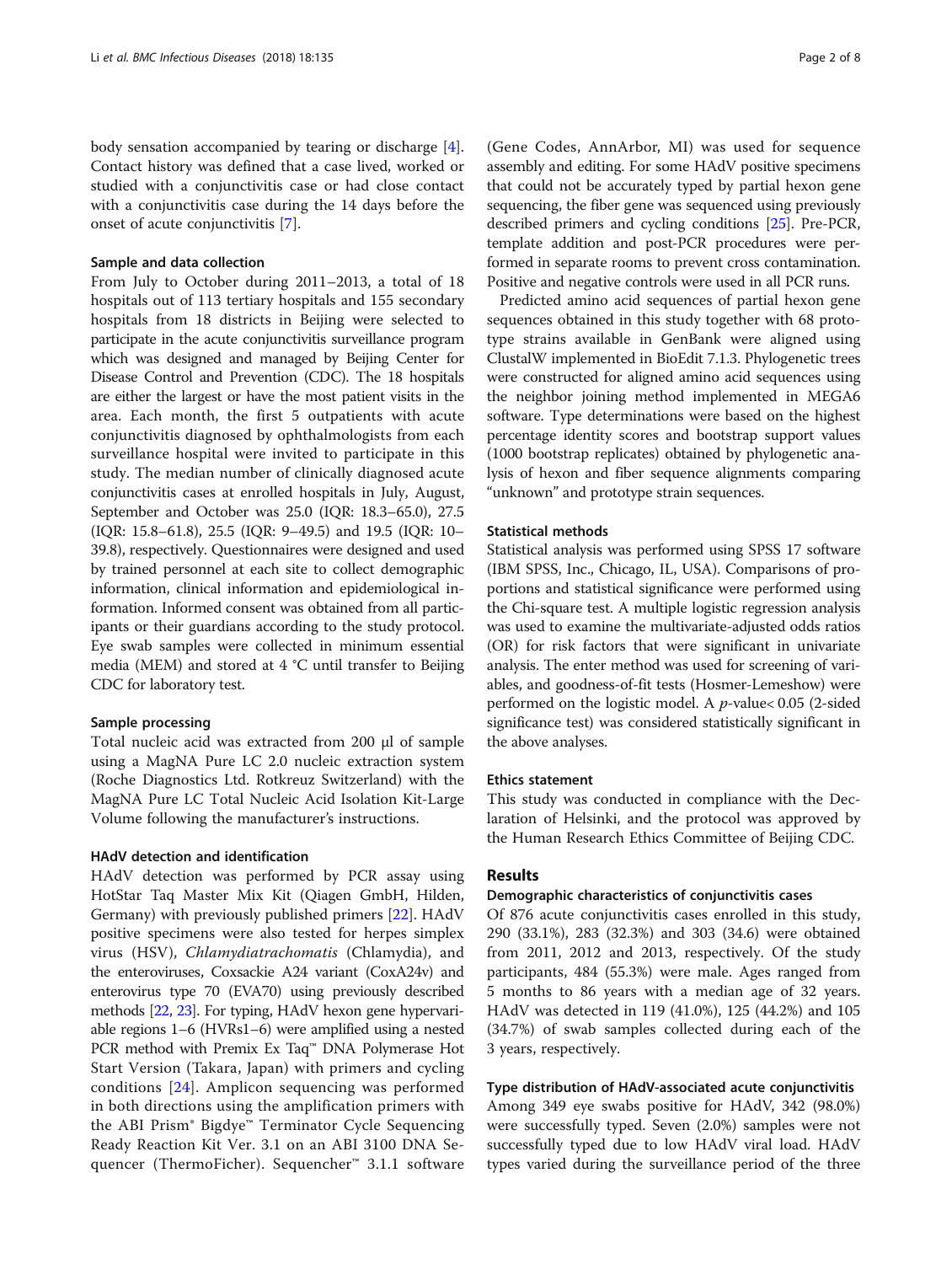study years (Table 1). In 2011, the major types identified from conjunctival swab samples were HAdV-37 (25/119, 21.0%) and HAdV-64 (23/119, 19.3%). In 2012, HAdV-4 (34/125, 27.2%) became predominant followed by HAdV-37 (24/125, 19.2%). In 2013, HAdV-53 predominated (22/105, 21.0%) followed by HAdV-8 (18/105, 17.1%). In the study period, HAdV-4 (65/349, 18.6%), HAdV-37 (61/349, 17.5%) and HAdV-53 (59/349, 16.9%) were the three most common types associated with acute conjunctivitis.

## Age and gender characteristics of patients with and without HAdV infection

Among the 349 HAdV positive conjunctivitis patients, 203 were male and 146 were female with a male/female ratio of 1.39:1. No significant difference was observed in gender between HAdV positive cases and negative cases  $(p = 0.158)$  (Table [2\)](#page-3-0).

The median age of HAdV positive and negative acute conjunctivitis cases were 34 years (Range: 0–78) and 30 years (Range: 0–86), respectively. HAdV detection rate among conjunctivitis cases increased from 7 to 17 years of age (39.7%), reached the peak in the age group of 18– 40 years old (46.3%), and then declined with age dramatically. Acute conjunctivitis patients aged ≥66 years had the lowest HAdV detection rate (17.1%). Multiple logistic regression analysis showed that patients aged 18–40 years were more likely to have adenoviral conjunctivitis compared with patients aged ≥66 years (Table [3\)](#page-3-0).

## Occupation and geographic distribution

HAdV detection rate among acute conjunctivitis patients was significantly different among 13 occupations ( $P <$ 0.001) (Table [2\)](#page-3-0). Acute conjunctivitis caused by HAdV infection was lowest among physicians (15.0%) and highest among food and beverage servers (61.54%). Multiple logistic regression analysis showed that food and beverage servers ( $p = 0.005$ ), followed by laborers ( $p = 0.01$ ) and commercial service personnel ( $p = 0.031$ ) were more likely to have adenoviral conjunctivitis compared with physician (Table [3](#page-3-0)). No significant difference of HAdV-associated conjunctivitis was found between patients living in urban or suburban settings ( $P = 0.859$ ) or between students at school or on vacation ( $p = 0.980$ ) (Table [2](#page-3-0)).

## Contact history and sampling day

Among the 83 acute conjunctivitis patients that had contact history with a conjunctivitis case, 51 (61.4%) had HAdV detected from eye swabs. By contrast, 36.4% (240/ 659) of the cases without contact history had HAdV detection. The difference in HAdV detection rate among acute conjunctivitis patients with and without contact history was significant ( $p < 0.001$ ) (Table [2\)](#page-3-0). After controlling for other significant factors, persons with contact history with a conjunctivitis case were more likely to have adenoviral conjunctivitis than those without contact history (Table [3\)](#page-3-0).

Of the 349 HAdV positive eye swabs, a mixed infection was observed in 21 specimens. The most common pathogen co-detected with HAdV was Chlamydia  $(n =$ 12) followed by HSV  $(n = 6)$  and CoxA24  $(n = 4)$ . After

Table 1 Identification of HAdV types in outpatients with acute conjunctivitis in Beijing, 2011–2013

|         |         | $2011(N = 119)$ | $2012 (N = 125)$ | $2013(N = 105)$ | Total $(N = 349)$ |  |
|---------|---------|-----------------|------------------|-----------------|-------------------|--|
| Species | Type    | $n\%$           | $n\frac{\%}{\%}$ | $n(\%)$         | $n\frac{9}{6}$    |  |
| B       | HAdV-3  | 10(8.4)         | 10((8.0)         | 6(5.7)          | 26(7.4)           |  |
|         | HAdV-7  | 10((8.4)        | 7(5.6)           | 2(1.9)          | 19(5.4)           |  |
|         | HAdV-11 | 1(0.8)          | 1(0.8)           | 2(1.9)          | 4(1.1)            |  |
|         | HAdV-14 | O(0.0)          | O(0.0)           | 1(1.0)          | 1(0.3)            |  |
| C       | HAdV-1  | O(0.0)          | 2(1.6)           | O(0.0)          | 2(0.6)            |  |
|         | HAdV-2  | O(0.0)          | O(0.0)           | 2(1.9)          | 2(0.6)            |  |
|         | HAdV-5  | 1(0.8)          | O(0.0)           | O(0.0)          | 1(0.3)            |  |
| D       | HAdV-37 | 25(21.0)        | 24(19.2)         | 12(11.4)        | 61(17.5)          |  |
|         | HAdV-64 | 23(19.3)        | 13(10.4)         | 15(14.3)        | 51(14.6)          |  |
|         | HAdV-8  | 13(10.9)        | 16(12.8)         | 18(17.1)        | 47(13.5)          |  |
|         | HAdV-42 | O(0.0)          | O(0.0)           | 1(1.0)          | 1(0.3)            |  |
|         | HAdV-48 | O(0.0)          | O(0.0)           | 2(1.9)          | 2(0.6)            |  |
|         | HAdV-53 | 21(17.6)        | 16(12.8)         | 22(21.0)        | 59(16.9)          |  |
|         | HAdV-56 | O(0.0)          | 1(0.8)           | O(0.0)          | 1(0.3)            |  |
| E       | HAdV-4  | 14(11.8)        | 34(27.2)         | 17(16.2)        | 65(18.6)          |  |
|         | Untyped | 1(0.8)          | 1(0.8)           | 5(4.8)          | 7(2.0)            |  |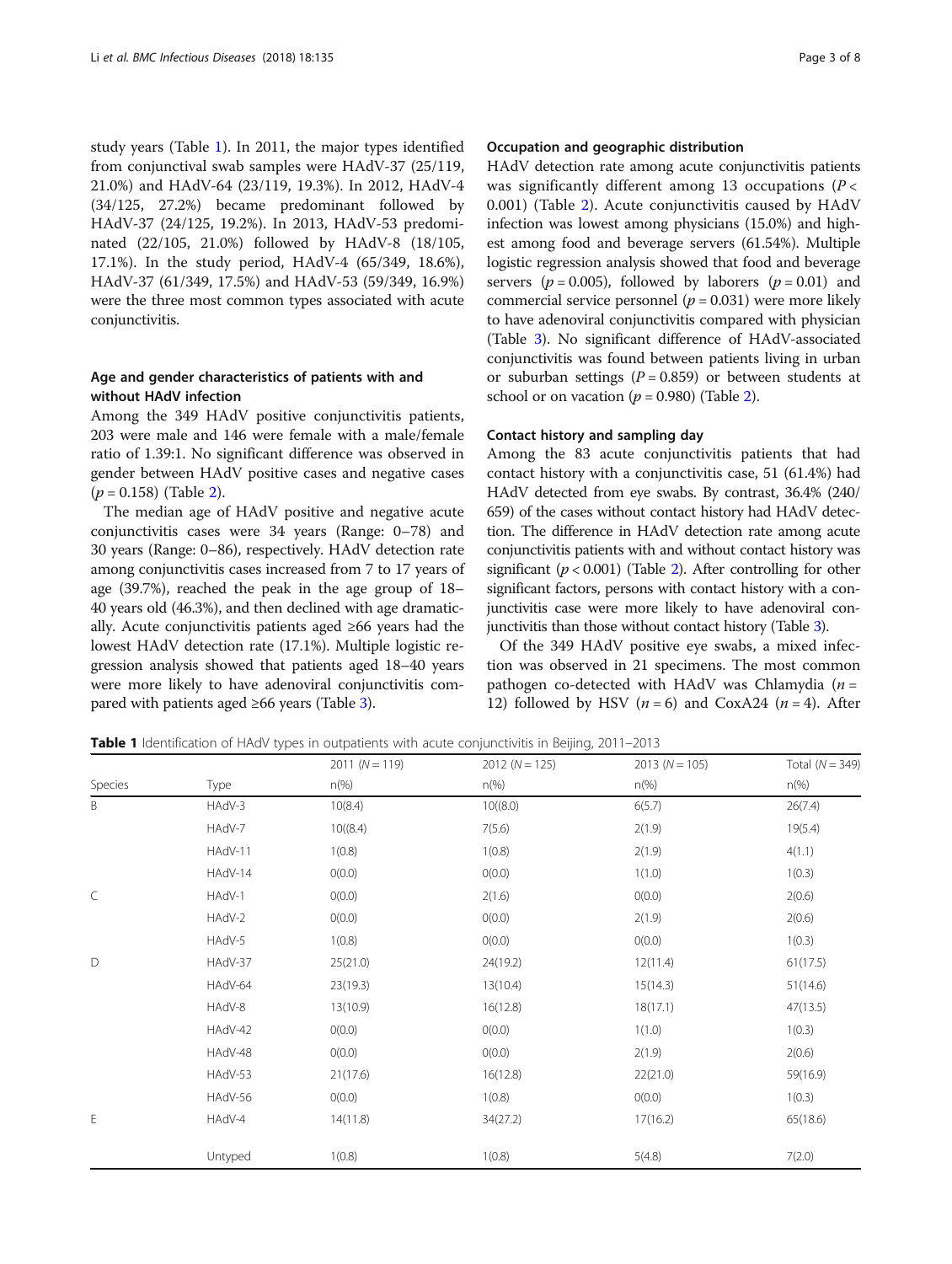| Category                                                | Conjunctivitis<br>cases, N | <b>HAdV Positive</b><br>n (%) | $p$ - value <sup>e</sup> |
|---------------------------------------------------------|----------------------------|-------------------------------|--------------------------|
| Gender                                                  |                            |                               |                          |
| Male                                                    | 484                        | 203 (41.9)                    | 0.158                    |
| Female                                                  | 392                        | 146 (37.2)                    |                          |
| Age group (year) <sup>a</sup>                           |                            |                               |                          |
| $0 - 6$                                                 | 36                         | 14 (38.9)                     | < 0.001                  |
| $7 - 17$                                                | 58                         | 23 (39.7)                     |                          |
| $18 - 40$                                               | 479                        | 222 (46.3)                    |                          |
| $41 - 65$                                               | 233                        | 78 (33.5)                     |                          |
| $\geq 66$                                               | 70                         | 12 (17.1)                     |                          |
| Occupation                                              |                            |                               |                          |
| Children in daycare                                     | 15                         | 6(40.0)                       | < 0.001                  |
| Children stay-at-home                                   | 17                         | 8(47.1)                       |                          |
| Student                                                 | 89                         | 32 (36.0)                     |                          |
| Teacher                                                 | 21                         | 9(42.9)                       |                          |
| Food and beverage server                                | 26                         | 16 (61.5)                     |                          |
| Commercial service personnel                            | 83                         | 36 (43.4)                     |                          |
| Physician                                               | 20                         | 3(15.0)                       |                          |
| Laborer                                                 | 136                        | 71(52.2)                      |                          |
| Farmer                                                  | 85                         | 24 (28.2)                     |                          |
| Government employee                                     | 87                         | 34 (39.1)                     |                          |
| Retired people                                          | 100                        | 22 (22.0)                     |                          |
| Unemployed                                              | 84                         | 33 (39.3)                     |                          |
| Other                                                   | 113                        | 55 (48.7)                     |                          |
| Geographic distribution                                 |                            |                               |                          |
| Urban                                                   | 404                        | 160 (39.6)                    | 0.859                    |
| Suburban                                                | 472                        | 189 (40.0)                    |                          |
| Student <sup>b</sup>                                    |                            |                               |                          |
| Summer vacation (Jul-Aug)                               | 53                         | 19 (35.8)                     | 0.980                    |
| School term (Sep-Oct)                                   | 36                         | 13 (36.1)                     |                          |
| Contact history with a conjunctivitis case <sup>c</sup> |                            |                               |                          |
| Yes                                                     | 83                         | 51 (61.4)                     | < 0.001                  |
| No                                                      | 659                        | 240 (36.4)                    |                          |
| Sampling day after symptom onset <sup>d</sup>           |                            |                               |                          |
| 1st                                                     | 156                        | 46 (29.5)                     | < 0.001                  |
| 2nd                                                     | 191                        | 51 (26.7)                     |                          |
| 3rd                                                     | 155                        | 60 (38.7)                     |                          |
| 4th                                                     | 131                        | 68 (51.9)                     |                          |
| 5th                                                     | 70                         | 42 (60.0)                     |                          |
| 6th                                                     | 39                         | 22 (56.4)                     |                          |
| 7th                                                     | 25                         | 11 (44.0)                     |                          |
| $\geq 8$ th                                             | 88                         | 28 (31.8)                     |                          |

<span id="page-3-0"></span>Table 2 Factors associated with HAdV infection in patients with acute conjunctivitis

<sup>a</sup>Age was divided into 5 groups according to age segmentation in China <sup>b</sup>A total of 89 students were included in this analysis

<sup>c</sup>134 patients were not sure if they had a contact history and were excluded from analysis. A total of 742 patients were included in this analysis

<sup>d</sup>21 mixed-infection cases were observed in this study and was excluded from analysis. A total of 855 patients were included in the analysis.Associations between risk factors and HAdV infection were done by univariate analysis <sup>e</sup>P-value was conducted by Pearson's χ2. The bold values means significant difference was obtained between or among compared groups

Variables p-value aOR<sup>b</sup> (95% CI) Gender 0.816 1.037 (0.762–1.413) Age group (year) 0–6 0.832 0.769 (0.068–8.695) 7–17 0.079 2.692 (0.891–8.137) 18–40 0.020 2.599 (1.166–5.794) 41–65 0.129 1.802 (0.842–3.857)  $\geq 66$  Ref **Occupations** Preschool children and kindergarten children 0.060 13.533 (0.895–204.588) Student 0.127 3.010 (0.732–12.382) Teacher 0.075 4.147 (0.867–19.842) Food and beverage server **0.005** 8.713 (1.918-39.576) Commercial service personnel 0.031 4.438 (1.148–17.155) Laborer **0.010** 5.719 (1.52-21.518) Farmer 0.138 2.845 (0.715–11.327) Government employee 0.074 3.433 (0.889–13.257) Retired people 0.235 2.369 (0.571–9.839) Unemployed 0.064 3.585 (0.927–13.874) Others **0.023** 4.692 (1.238-17.786) Physician Ref Sampling day after symptom onset 1st and 2nd Ref 3rd 0.042 1.547 (1.016–2.355) 4th < 0.001 2.819 (1.810–4.391) 5th < 0.001 3.817 (2.171–6.713) 6th 0.001 3.265 (1.583–6.736) 7th 0.128 1.956 (0.825–4.640) ≥ 8th 0.736 1.093 (0.644–1.865) Contact history with a conjunctivitis case Not sure whether there was a contact history 0.092 1.423 (0.944–2.145) Yes **0.001** 2.380 (1.420–3.990) No Ref

Table 3 Multiple logistic regression analysis of factors associated with HAdV infection in patients with acute conjunctivitis

<sup>a</sup>patients with mixed-infection were excluded

b<sub>multivariate-adjusted OR (aOR) calculated after controlling for other</sub> significant factors and gender. The bold values means significant difference was obtained when this group was compared with the reference group

removing the influence from mixed infections, we found that the HAdV detection rate in eye swabs was 29.5% on the first day of disease onset, then increased to 38.7% at day 3, and peaked at day 5 (60.0%) and 6 (56.4%). A significant difference was shown in the HAdV detection rate among different sample collection days  $(p < 0.001)$  (Table 2).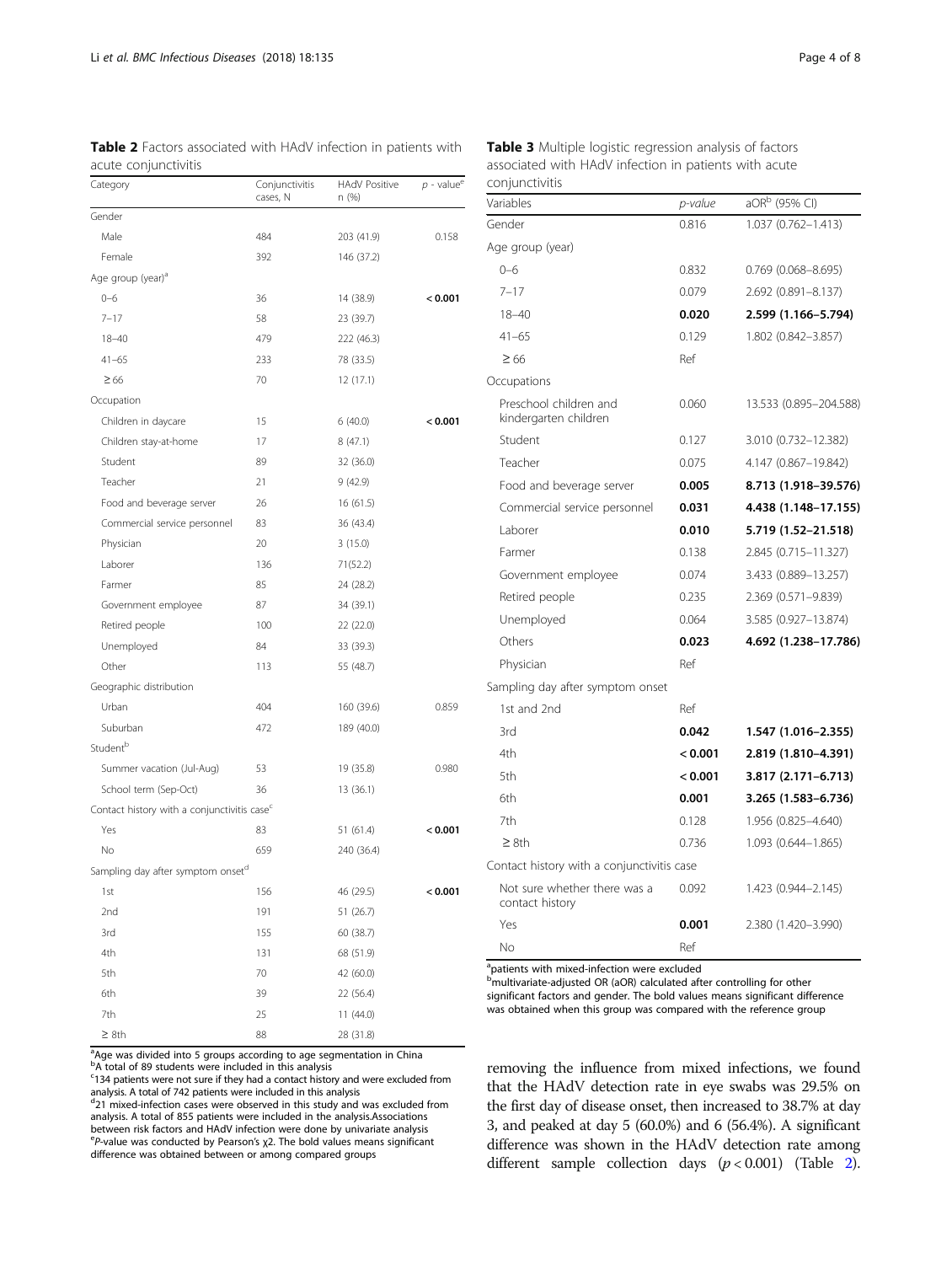Multiple logistic regression analysis showed that HAdV detection rate among acute adenoviral conjunctivitis patients was significant higher from the 3th to 6th day of sampling compared with the first two days (Table [3](#page-3-0)).

## HAdV type distribution between genders and among age groups

Analysis of the prevalence and demographic distribution of the five major HAdV types (HAdV-4,  $-37, -53, -64$ and − 8) found significant difference in HAdV type distribution between two genders  $(p = 0.013)$  (Table 4). HAdV-4 (37/114, 29.8%) and HAdV-37 (44/169, 26.0%) were the most common type in female and male patients, respectively. HAdV-4 positive rate among female was significantly higher than male  $(p = 0.003)$ . No significant difference of HAdV-4 positive rate was found between children and older age groups ( $p = 0.320$ ). No significant difference in five major HAdV types distribution was observed among different age groups ( $P > 0.05$ ).

## Discussion

This study was conducted from July through October over 3 consecutive years and 876 outpatients were enrolled in the study to determine the etiology of acute conjunctivitis in Beijing. Our results showed that HAdV was responsible for 39.8% of acute conjunctivitis cases. This result was lower than that reported in Japan during 2005–2006 (82%) [\[3\]](#page-6-0), Pakistan (75%) [\[2\]](#page-6-0) and Brazil during 2004 to 2007 (60%) [[26\]](#page-6-0).

Adenoviral conjunctivitis was mainly caused by HAdV types 3, 4, 7, 8, 11, 37 and 64 which have high affinity to the conjunctival epithelium [\[15](#page-6-0)–[19,](#page-6-0) [27](#page-6-0)–[29](#page-6-0)]. In our study, a total of 15 HAdV types were identified. HAdV-4, HAdV-37 and HAdV-53 were the most common types followed by HAdV-64 and HAdV-8. This is different from previously reported studies from other countries. From 2005 to 2006 in Tokyo [\[3](#page-6-0)], 2000–2013 in Tunisia [\[30\]](#page-6-0) and 2006–2010 in Turkey [\[31](#page-6-0)], the most common type causing adenoviral conjunctivitis was HAdV-8. Although both HAdV-4 and HAdV-8 were associated with acute conjunctivitis, HAdV-4 caused broad symptoms ranging from pharyngoconjuncti-val fever to adenoviral keratoconjunctivitis [\[32\]](#page-6-0), whereas HAdV-8 was frequently associated with subepithelial corneal opacities without systemic syndrome [\[33](#page-6-0)]. The prevalence of membranous conjuntivitis was high (83%) among patients infected with HAd-37 which ranked the second in Beijing  $[33]$  $[33]$ . HAdV-53, – 56 and – 64 are novel types which were characterized using genomics and bioinformatics [[14,](#page-6-0) [34\]](#page-6-0). In this study approximately 6.5% acute conjunctivitis was associated with HAdV-53. Similar to our findings, HAdV-53 associated epidemic keraconjunctivitis (EKC) has been identified in Japan and Germany and has recently ranked the third in Japan following HAdV-37, HAdV-54 [\[19](#page-6-0)]. Only one case in this study was identified as HAdV-56 which also caused keratoconjunctivitis  $[34]$  $[34]$ , urethritis  $[21, 35]$  $[21, 35]$  $[21, 35]$  $[21, 35]$  and caused an EKC outbreak in China in 2012 [\[20\]](#page-6-0). HAdV-64 originating from a recombination between HAdV-19p, HAdV-37, and HAdV-22 has been closely associated with keratoconjunctivitis [\[17\]](#page-6-0). In this study HAdV-64 was the major type associated with acute conjunctivitis in Beijing which was accordant with a previous study [[36](#page-6-0)].

HAdVs are resistant to enviromental influences and can remain infectious on surfaces for up to 4–5 weeks [[4\]](#page-6-0). HAdVs can be easily transmitted through fomites contaminated with infectious body fluids. In this study, patients who had contact history with a conjunctivitis case were 2.38 times of being infected with HAdV than acute conjunctivitis patients without contact history. These results suggest that exposure to infected person can greatly increase the risk of infection. Thus, it is imperative to recommend good hand washing, avoiding sharing personal items and advocating

**Table 4** Analysis of the demographic information among different HAdV types

| Characteristics $(N = 283)$ | HAdV-4             | HAdV-37             | HAdV-53             | HAdV-64             | HAdV-8              | $p$ -value <sup>a</sup> |
|-----------------------------|--------------------|---------------------|---------------------|---------------------|---------------------|-------------------------|
|                             | $(N = 64)$<br>n(%) | $(N = 62)$<br>n (%) | $(N = 59)$<br>n (%) | $(N = 51)$<br>n (%) | $(N = 47)$<br>n (%) |                         |
|                             |                    |                     |                     |                     |                     |                         |
| Gender                      |                    |                     |                     |                     |                     |                         |
| Male $(n = 169)$            | 27(16.0)           | 44 (26.0)           | 39 (23.1)           | 32 (18.9)           | 27(16.0)            | 0.013                   |
| Female $(n = 114)$          | 37 (32.5)          | 18 (15.8)           | 20 (17.5)           | 19(16.7)            | 20(17.5)            |                         |
| Age group(year)             |                    |                     |                     |                     |                     |                         |
| $0-6$ $(n=11)$              | 5(45.5)            | 0(0.0)              | 2(18.2)             | 2(18.2)             | 2(18.2)             | 0.228                   |
| $7-17 (n = 18)$             | 8(44.4)            | 3(16.7)             | 2(11.1)             | 1(5.6)              | 4(22.2)             | 0.157                   |
| $18-40 (n = 181)$           | 38 (21.0)          | 43 (23.8)           | 37 (20.4)           | 34(18.8)            | 29 (16.0)           | 0.796                   |
| $41-65 (n=68)$              | 11(16.2)           | 14 (20.6)           | 17(25.0)            | 14(20.6)            | 12(17.6)            | 0.590                   |
| $\geq 66$ (n = 5)           | 2(40.0)            | 2(40.0)             | 1(20.0)             | O(0.0)              | 0(0.0)              | 0.951                   |

<sup>a</sup>P-value was conducted by Pearson's χ<sup>2</sup>, Fisher's exact test. The bold values means statistically significance was obtained among compared groups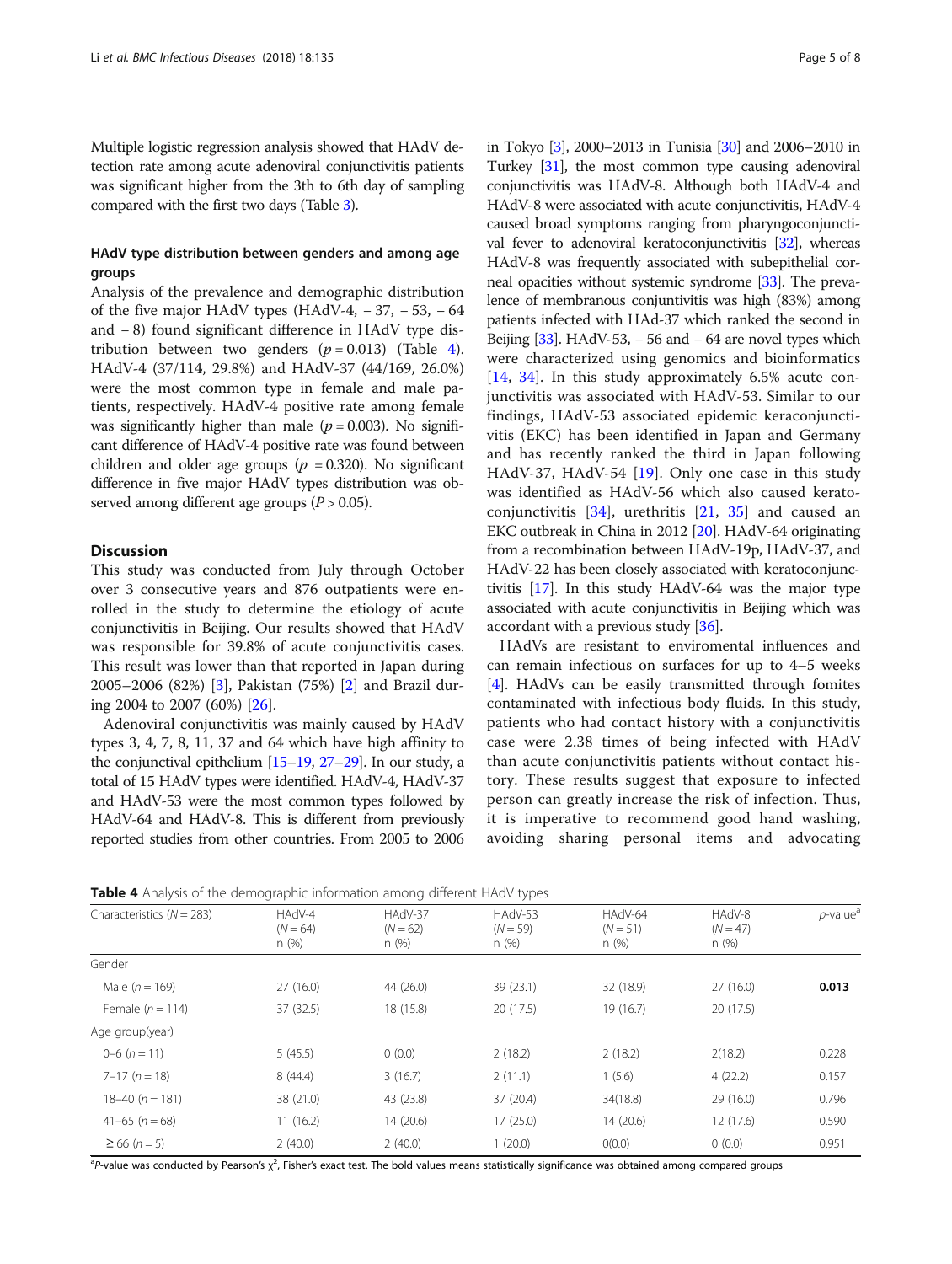isolation of the infected patients to prevent the spread of this disease [[37\]](#page-6-0).

We found that patients with HAdV infections in age group of 18–40 years old had 2.6 times the chance of being infected than those ≥66 years old. Our observations were similar to an EKC outbreak in Germany in which all the infected patients were between 20 and 29 years old [[38](#page-7-0)]. In our study, the oldest age group has the lowest HAdV detection rate probabaly because the elderly stay at home more and are less likely to contact HAdV infected patients or contaminated enviroment. Since people of 18– 40 years old are at high risk to be infected with acute conjunctivistis, health education on how to avoid catching this disease should be encouraged among them.

We also observed significant difference in HAdV detection among patients with conjunctivitis in 13 occupations. Among patients with acute adenoviral conjunctivitis, food and beverage workers were more likely than physicians to have HAdV as the etiology. Food and beverage workers generally have low educational level in China. According to a previous study [\[39\]](#page-7-0), people with lower education level demonstrate lower health literacy. Since food and beverage workers are exposed to many people every day, with poor health literacy, they are more likely to be infected with HAdV. Once they get infected, they are likely to infect their colleagues and customers. To prevent and control of adenoviral conjunctivitis, food and beverage workers should be the focus of intervention. It is important for them to keep good personal hygiene habit to prevent them from being infected. Moreover, good professional responsibility should be hold. Once they get infected, they should stop working until they are fully recovered. According to the result in this study, the positive rate were the highest at the 4th, 5th and 6th day after symptom onset, we suggest that patients should be isolated in the high concentration virus excretion stage to avoid transmitting virus to other people.

A previous study reported that viral incubation time was 2–14 days and patients might remain infectious for 10–14 days after the onset of symptoms [\[7](#page-6-0)]. In our study, the HAdV detection rate differed significantly with the sample collection day after controlling for other significant factors. Samples collected on the<sup>3th</sup>, 4th, 5th and 6th day after symptom onset might be more likely to be positive than those collected on the first two days from onset. This result is consistent with the observations that secretory IgA and IgG against HAdV can be detected in serum and nasal secretions at approximately 7 days post-infection [[40](#page-7-0), [41](#page-7-0)]. Since the virus concentration in the eye would start low in the first two days, peak on the 5th or 6th day and then decline grandually with increased antibody titer, we suggest that negtive result on an early sample should be followed by a second sample to increase the likelihood of HAdV detection. On the other hand, infected patients should be isolated especially in the high concentration virus excretion stage in order to limit infection source and prevent outbreaks in large urban areas like Beijing.

This study has several limitations. First, acute conjunctivitis surveillance was only conducted from July to October in three years, thus we were not able to perform yearround assessment of HAdV in association with acute conjunctivitis in Beijing. Second, unavailability of detailed clinical information made it impossible to establish association between HAdV types and different clinical presentations of viral conjunctivites. Third, since HAdV was detected only by PCR from eye swab and viral culture was not perfomed, we were not sure whether the virus detected on the 4th- 6th day after symptom onset remained infectious, we suggest that patients with HAdV infection during this peak shedding period were most contagious.

## Conclusions

In conclusion, multiple HAdV types were associated with acute conjunctivitis among residents in Beijing. Infected person should be isolated during the period of virus excretion, especially 3–6 days after symptom onset. Good hygenic habits and disinfection of potentially contaminated environmental surfaces should be routinely practiced to reduce the spread of HAdV-associated conjunctivitis.

#### Abbreviations

CDC: Center for Disease Control and Prevention; Chlamydia: Chlamydiatrachomatis; CoxA24v: Coxsackie A24 variant; EKC: epidemic keraconjunctivitis; HAdV: Human adenovirus; HSV: herpes simplex virus; IQR: interquartile range; MEM: minimum essential media; OR: odds ratios

#### Acknowledgments

We gratefully acknowledge Dr. Dean Erdman and Dr. Eileen Schneider (Centers for Disease Control and Prevention, Atlanta, GA) for contributing time, constructive comments and critical review for this manuscript. We thank those participants in this study who provided samples and clinical data and the staff of eighteen district CDCs for collecting epidemiological information and samples during the execution of this study.

#### Funding

This work was supported by the Capital Health Research and Development of Special (2014–1-1011).

#### Availability of data and materials

All original data and materials are available upon request from the corresponding author.

#### Disclaimer

The findings and conclusions in this report are those of the authors and do not necessarily represent the official position of the Centers for Disease Control and Prevention.

#### Author' contributions

JL carried out the experimental design, participated in the experiment and drafted the manuscript. XL and BJ participated in the experimental design, performed the data analysis and reviewed the manuscript. YD, YY and HQ participated in the experiment and reviewed the manuscript. BL, CL and LJ participated in the data collection, analysis and reviewed the manuscript. LC and QW contributed to the experimental design and provided a final review of this manuscript. All authors read and approved the final manuscript.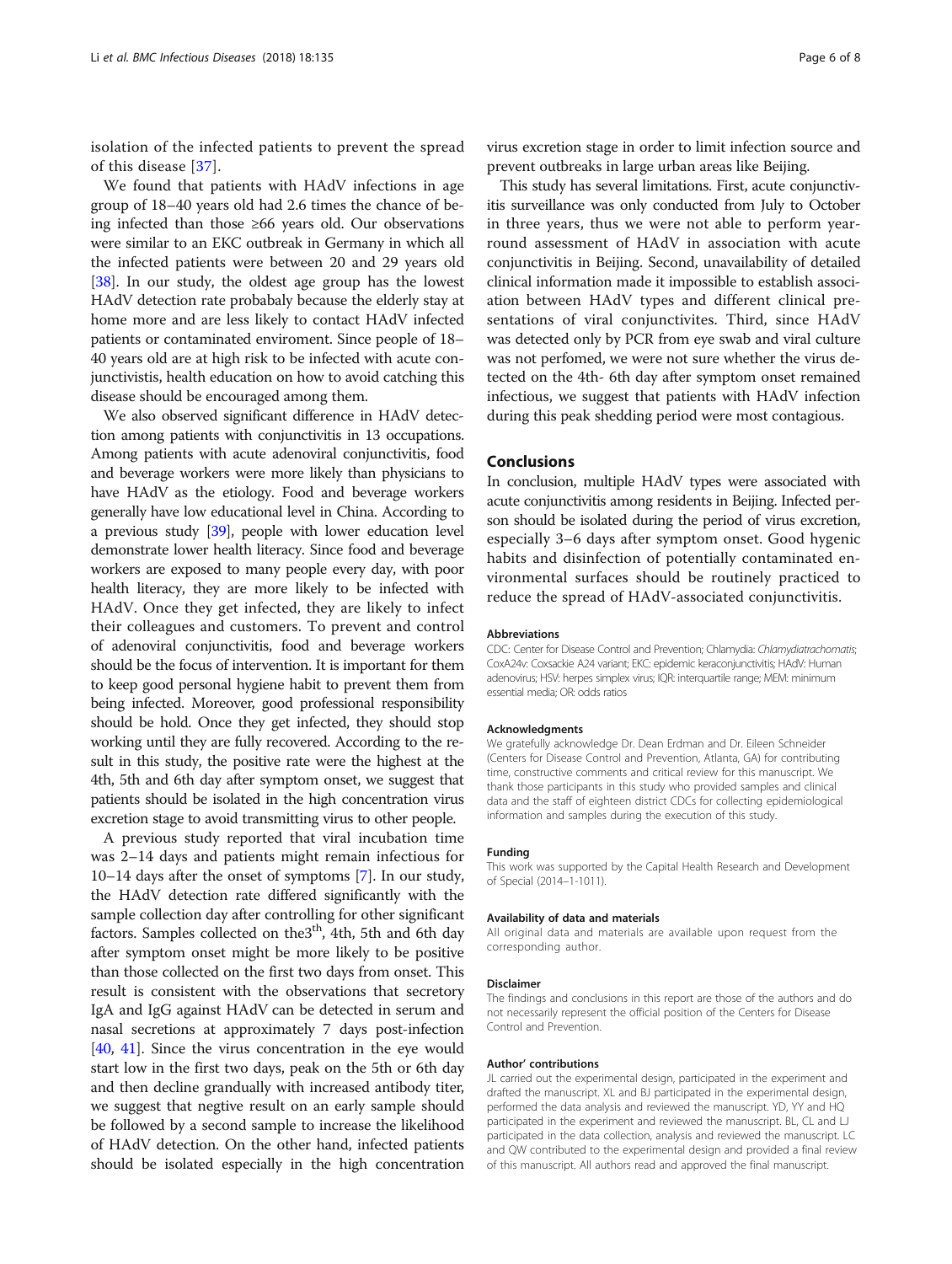### <span id="page-6-0"></span>Ethics approval and consent to participate

This study was approved by the Ethics Committee and Beijing Center for Disease Prevention and Control. Written informed consent was obtained from the participants or the guardians if participants were under 16 years of age.

### Consent for publication

Not applicable.

### Competing interests

The authors declare that there are no conflicts of interest.

## Publisher's Note

Springer Nature remains neutral with regard to jurisdictional claims in published maps and institutional affiliations.

### Author details

<sup>1</sup>Beijing Center for Disease Prevention and Control, No.16, Hepingli Middle Road, Beijing 100013, People's Republic of China. <sup>2</sup>Research Centre for Preventive Medicine of Beijing, No.16, Hepingli Middle Road, Beijing 100013, People's Republic of China. <sup>3</sup> Centers for Disease Control and Prevention, 1600 Clifton Road NE, Atlanta, GA 30329, USA.

#### Received: 26 September 2017 Accepted: 28 February 2018 Published online: 20 March 2018

#### References

- 1. Li J, Yang YS, Lin CY, Li WH, Yang Y, Zhang Y, Jia L, Li XT, Chen LJ, Wang QY. Etiology of acute conjunctivitis due to Coxsackievirus A24 variant, human adenovirus, herpes simplex virus, and chlamydia in Beijing, China. Jpn J Infect Dis. 2014;67(5):349–55.
- 2. Woodland RM, Darougar S, Thaker U, Cornell L, Siddique M, Wania J, Shah M. Causes of conjunctivitis and keratoconjunctivitis in Karachi, Pakistan. Trans R Soc Trop Med Hyg. 1992;86(3):317–20.
- 3. Matsui K, Shimizu H, Yoshida A, Nagaoka E, Nishio O, Okuda K. Monitoring of adenovirus from conjunctival scrapings in Japan during 2005–2006. J Med Virol. 2008;80(6):997–1003.
- 4. O'Brien TP, Jeng BH, McDonald M, Raizman MB. Acute conjunctivitis: truth and misconceptions. Curr Med Res Opin. 2009;25(8):1953–61.
- 5. Huang SW, Tai CH, Fonville JM, Lin CH, Wang SM, Liu CC, Su IJ, Smith DJ, Wang JR. Mapping enterovirus A71 antigenic determinants from viral evolution. J Virol. 2015;89(22):11500–6.
- 6. Aw-Yong KL, Sam IC, Koh MT, Chan YF. Immunodominant IgM and IgG epitopes recognized by antibodies induced in enterovirus A71-associated hand, foot and mouth disease patients. PLoS One. 2016;11(11):e0165659.
- 7. Ghebremedhin B. Human adenovirus: viral pathogen with increasing importance. Eur J Microbiol Immunol (Bp). 2014;4(1):26–33.
- 8. Matsushima Y, Shimizu H, Kano A, Nakajima E, Ishimaru Y, Dey SK, Watanabe Y, Adachi F, Suzuki K, Mitani K, et al. Novel human adenovirus strain, Bangladesh. Emerg Infect Dis. 2012;18(5):846–8.
- 9. Ishiko H, Aoki K. Spread of epidemic keratoconjunctivitis due to a novel serotype of human adenovirus in Japan. J Clin Microbiol. 2009;47(8):2678–9.
- 10. Walsh MP, Seto J, Jones MS, Chodosh J, Xu W, Seto D. Computational analysis identifies human adenovirus type 55 as a re-emergent acute respiratory disease pathogen. J Clin Microbiol. 2010;48(3):991–3.
- 11. Walsh MP, Seto J, Liu EB, Dehghan S, Hudson NR, Lukashev AN, Ivanova O, Chodosh J, Dyer DW, Jones MS, et al. Computational analysis of two species C human adenoviruses provides evidence of a novel virus. J Clin Microbiol. 2011;49(10):3482–90.
- 12. Liu EB, Ferreyra L, Fischer SL, Pavan JV, Nates SV, Hudson NR, Tirado D, Dyer DW, Chodosh J, Seto D, et al. Genetic analysis of a novel human adenovirus with a serologically unique hexon and a recombinant fiber gene. PLoS One. 2011;6(9):e24491.
- 13. Liu EB, Wadford DA, Seto J, Vu M, Hudson NR, Thrasher L, Torres S, Dyer DW, Chodosh J, Seto D, et al. Computational and serologic analysis of novel and known viruses in species human adenovirus D in which serology and genomics do not correlate. PLoS One. 2012;7(3):e33212.
- 14. Walsh MP, Chintakuntlawar A, Robinson CM, Madisch I, Harrach B, Hudson NR, Schnurr D, Heim A, Chodosh J, Seto D, et al. Evidence of molecular evolution driven by recombination events influencing tropism in a novel human adenovirus that causes epidemic Keratoconjunctivitis. PLoS One. 2009;4(6)
- 15. Martone WJ, Hierholzer JC, Keenlyside RA, Fraser DW, D'Angelo LJ, Winkler WG. An outbreak of adenovirus type 3 disease at a private recreation center swimming pool. Am J Epidemiol. 1980;111(2):229–37.
- 16. Guo DF, Shinagawa M, Aoki K, Sawada H, Itakura S, Sato G. Genome typing of adenovirus strains isolated from conjunctivitis in Japan, Australia, and the Philippines. Microbiol Immunol. 1988;32(11):1107–18.
- 17. Zhou X, Robinson CM, Rajaiya J, Dehghan S, Seto D, Jones MS, Dyer DW, Chodosh J. Analysis of human adenovirus type 19 associated with epidemic keratoconjunctivitis and its reclassification as adenovirus type 64. Invest Ophthalmol Vis Sci. 2012;53(6):2804–11.
- 18. Guyer B, O'Day DM, Hierholzer JC, Schaffner W. Epidemic keratoconjunctivitis: a community outbreak of mixed adenovirus type 8 and type 19 infection. J Infect Dis. 1975;132(2):142–50.
- 19. Kaneko H, Suzutani T, Aoki K, Kitaichi N, Ishida S, Ishiko H, Ohashi T, Okamoto S, Nakagawa H, Hinokuma R, et al. Epidemiological and virological features of epidemic keratoconjunctivitis due to new human adenovirus type 54 in Japan. Br J Ophthalmol. 2011;95(1):32–6.
- 20. Huang G, Yao W, Yu W, Mao L, Sun H, Yao W, Tian J, Wang L, Bo Z, Zhu Z, et al. Outbreak of epidemic keratoconjunctivitis caused by human adenovirus type 56, China, 2012. PLoS One. 2014;9(10):e110781.
- 21. Idigoras P, Zapico MS, Montes M, Romano C. Simultaneous urethritis and conjunctivitis caused by adenovirus type 56. Medicina clinica. 2014;142(12):558.
- 22. Elnifro EM, Cooper RJ, Klapper PE, Yeo AC, Tullo AB. Multiplex polymerase chain reaction for diagnosis of viral and chlamydial keratoconjunctivitis. Invest Ophthalmol Vis Sci. 2000;41(7):1818–22.
- 23. Xiao XL, Wu H, Li YJ, Li HF, He YQ, Chen G, Zhang JW, Yang H, Li XF, Yang XQ, et al. Simultaneous detection of enterovirus 70 and coxsackievirus A24 variant by multiplex real-time RT-PCR using an internal control. J Virol Methods. 2009;159(1):23–8.
- 24. Lu X, Erdman DD. Molecular typing of human adenoviruses by PCR and sequencing of a partial region of the hexon gene. Arch Virol. 2006;151(8): 1587–602.
- 25. Madisch I, Harste G, Pommer H, Heim A. Phylogenetic analysis of the main neutralization and hemagglutination determinants of all human adenovirus prototypes as a basis for molecular classification and taxonomy. J Virol. 2005;79(24):15265–76.
- 26. Maranhão AG, Soares CC, Albuquerque MCM, Santos N. Molecular epidemiology of adenovirus conjunctivitis in Rio de Janeiro, Brazil, between 2004 and 2007. Rev Inst Med Trop Sao Paulo. 2009;51(4):227–9.
- 27. D'Angelo LJ, Hierholzer JC, Keenlyside RA, Anderson LJ, Martone WJ. Pharyngoconjunctival fever caused by adenovirus type 4: report of a swimming pool-related outbreak with recovery of virus from pool water. J Infect Dis. 1979;140(1):42–7.
- 28. Tai FH, Chu S, Chi WH, Wei HY, Hierholzer JC. Epidemic haemorrhagic conjunctivitis associated with adenovirus type 11 in Taiwan. Southeast Asian J Trop Med Public Health. 1974;5(3):342–9.
- 29. Keenlyside RA, Hierholzer JC, D'Angelo LJ. Keratoconjunctivitis associated with adenovirus type 37: an extended outbreak in an ophthalmologist's office. J Infect Dis. 1983;147(2):191–8.
- 30. Huang YP, Lin TL, Lin TH, Wu HS. Antigenic and genetic diversity of human enterovirus 71 from 2009 to 2012, Taiwan. PLoS One. 2013;8(11):e80942.
- 31. Huang SW, Hsu YW, Smith DJ, Kiang D, Tsai HP, Lin KH, Wang SM, Liu CC, Su IJ, Wang JR. Reemergence of enterovirus 71 in 2008 in Taiwan: dynamics of genetic and antigenic evolution from 1998 to 2008. J Clin Microbiol. 2009;47(11):3653-62.
- 32. Aoki K, Tagawa Y. A twenty-one year surveillance of adenoviral conjunctivitis in Sapporo, Japan. Int Ophthalmol Clin. 2002;42(1):49–54.
- 33. Tabbara KF, Omar N, Hammouda E, Akanuma M, Ohguchi T, Ariga T, Tagawa Y, Kitaichi N, Ishida S, Aoki K, et al. Molecular epidemiology of adenoviral keratoconjunctivitis in Saudi Arabia. Mol Vis. 2010;16:2132–6.
- 34. Robinson CM, Singh G, Henquell C, Walsh MP, Peigue-Lafeuille H, Seto D, Jones MS, Dyer DW, Chodosh J. Computational analysis and identification of an emergent human adenovirus pathogen implicated in a respiratory fatality. Virology. 2011;409(2):141–7.
- 35. Hiroi S, Furubayashi K, Kawahata T, Morikawa S, Kase T. A case of urethritis caused by human adenovirus type 56. Jpn J Infect Dis. 2012;65(3):273–4.
- 36. Robinson CM, Shariati F, Zaitshik J, Gillaspy AF, Dyer DW, Chodosh J. Human adenovirus type 19: genomic and bioinformatics analysis of a keratoconjunctivitis isolate. Virus Res. 2009;139(1):122–6.
- 37. Meyer-Rusenberg B, Loderstadt U, Richard G, Kaulfers PM, Gesser C. Epidemic keratoconjunctivitis: the current situation and recommendations for prevention and treatment. Dtsch Arztebl Int. 2011;108(27):475–80.